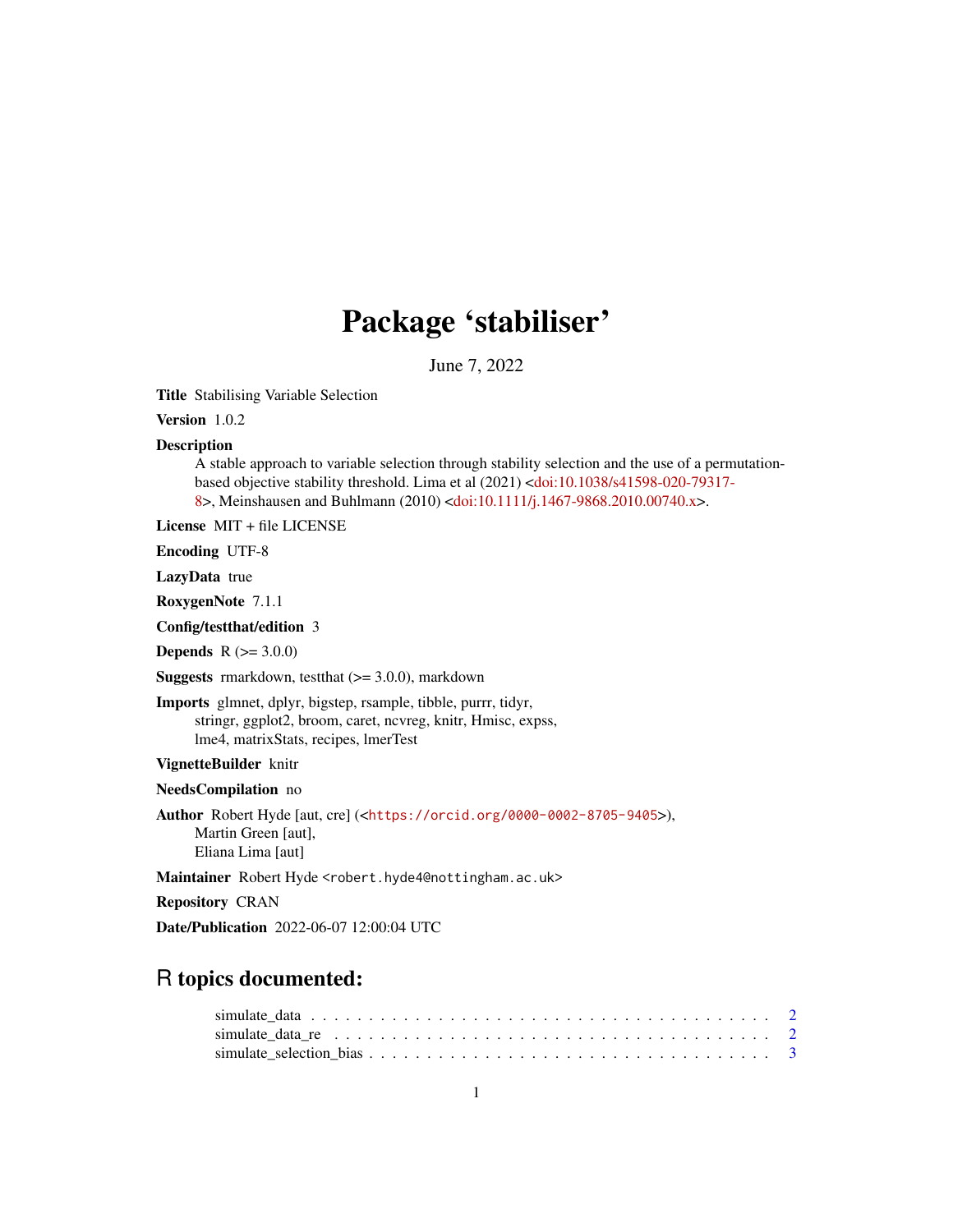<span id="page-1-0"></span>

| Index |  |  |  |  |  |  |  |  |  |  |  |  |  |  |  |  |  |
|-------|--|--|--|--|--|--|--|--|--|--|--|--|--|--|--|--|--|

simulate\_data *simulate\_data*

#### Description

Simulate a dataset. This can optionally include variables with a given associated with the outcome.

#### Usage

simulate\_data(nrows, ncols, n\_true =  $0$ , amplitude =  $0$ )

#### Arguments

| nrows     | The number of rows to simulate.                                     |
|-----------|---------------------------------------------------------------------|
| ncols     | The number of columns to simulate.                                  |
| n true    | The number of variables truly associated with the outcome.          |
| amplitude | The strength of association between true variables and the outcome. |

#### Value

A simulated dataset

simulate\_data\_re *simulate\_data\_re*

#### Description

Simulate a 500x500 dataset with 8 true fixed effects, 492 junk variables and a clustered outcome suitable for a 2 level random effects analysis. The strength of association between true variables and the outcome is governed by the error added at level 1 (defined by parameter sd\_level\_1) and level 2 (sd\_level\_2).

#### Arguments

| sd level 1 | Standard deviation of level 1 variables |
|------------|-----------------------------------------|
| sd level 2 | Standard deviation of level 2 variables |

#### Value

A simulated dataset with a clustered outcome sutable for random effects analysis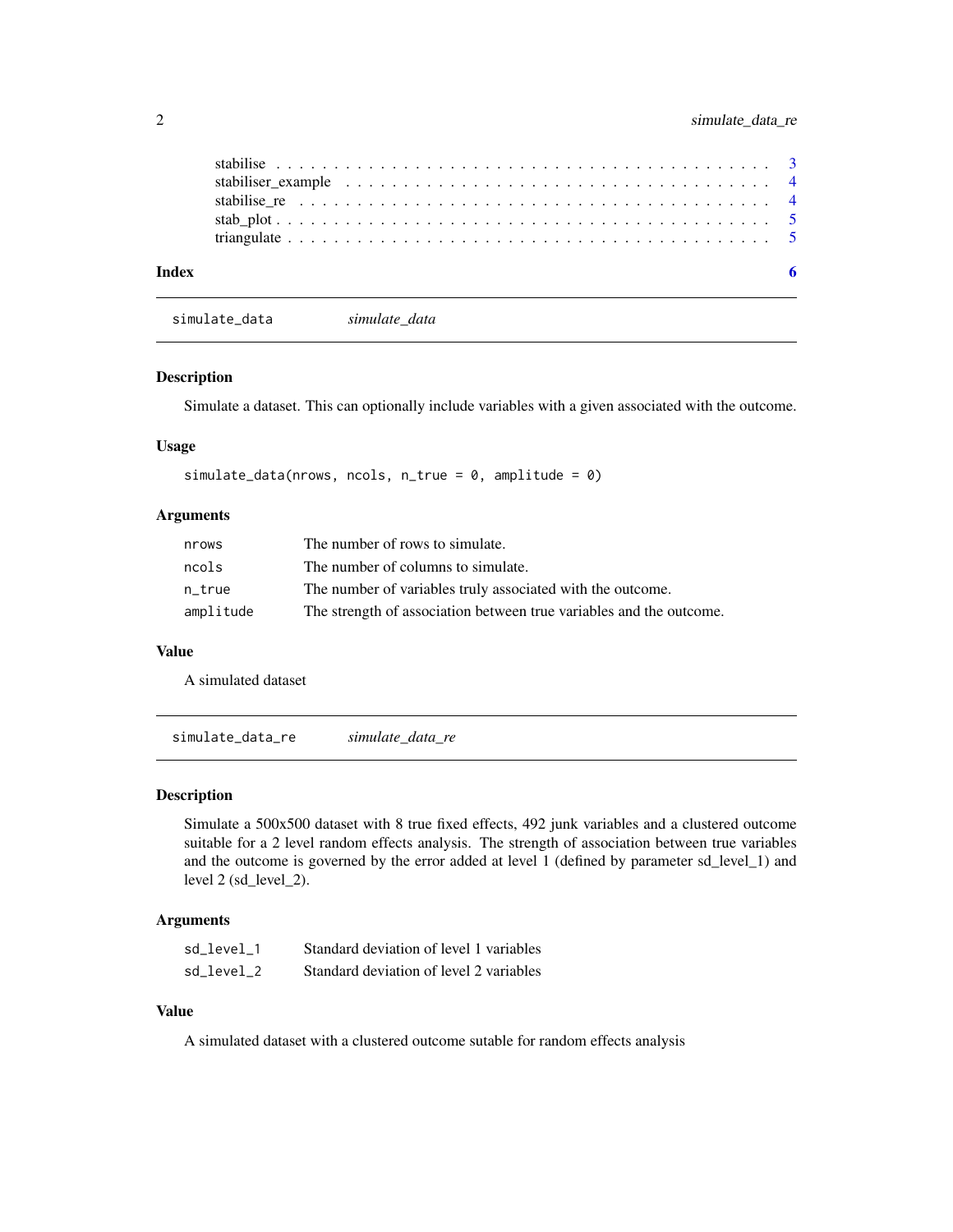<span id="page-2-0"></span>simulate\_selection\_bias

*simulate\_selection\_bias*

#### Description

An function to illustrate the risk of selection bias in conventional modelling approaches by simulating a dataset with no information and conducting conventional modelling with prefiltration.

#### Arguments

| nrows    | A vector of the number of rows to simulate (i.e., $c(100, 200)$ ).                                   |
|----------|------------------------------------------------------------------------------------------------------|
| ncols    | A vector of the number of columns to simulate (i.e., $c(100, 200)$ ).                                |
| p_thresh | A vector of the p-value threshold to use in univariate pre-filtration (i.e., $c(0.1)$ ,<br>$(0.2)$ . |

#### Value

A list including a dataframe of results, a dataframe of the median number of variables selected and a plot illustrating false positive selection.

| stabilise<br>stabilise |  |  |
|------------------------|--|--|
|------------------------|--|--|

#### Description

Function to calculate stability of variables' association with an outcome for a given model over a number of bootstrap repeats

#### Arguments

| data           | A dataframe containing an outcome variable to be permuted.                                                                                    |
|----------------|-----------------------------------------------------------------------------------------------------------------------------------------------|
| outcome        | The outcome as a string $(i.e. "y")$ .                                                                                                        |
| boot_reps      | The number of bootstrap samples. Default is "auto" which selects number based<br>on dataframe size.                                           |
| permutations   | The number of times to be permuted per repeat. Default is "auto" which selects<br>number based on dataframe size.                             |
| perm_boot_reps | The number of times to repeat each set of permutations. Default is 20.                                                                        |
| models         | The models to select for stabilising. Default is elastic net (models = $c("enet"),$<br>other available models include "lasso", "mbic", "mcp". |
| type           | The type of model, either "linear" or "logistic"                                                                                              |
| quantile       | The quantile of null stabilities to use as a threshold.                                                                                       |
| normalise      | Normalise numeric variables (TRUE/FALSE)                                                                                                      |
| dummy          | Create dummy variables for factors/characters (TRUE/FALSE)                                                                                    |
| impute         | Impute missing data (TRUE/FALSE)                                                                                                              |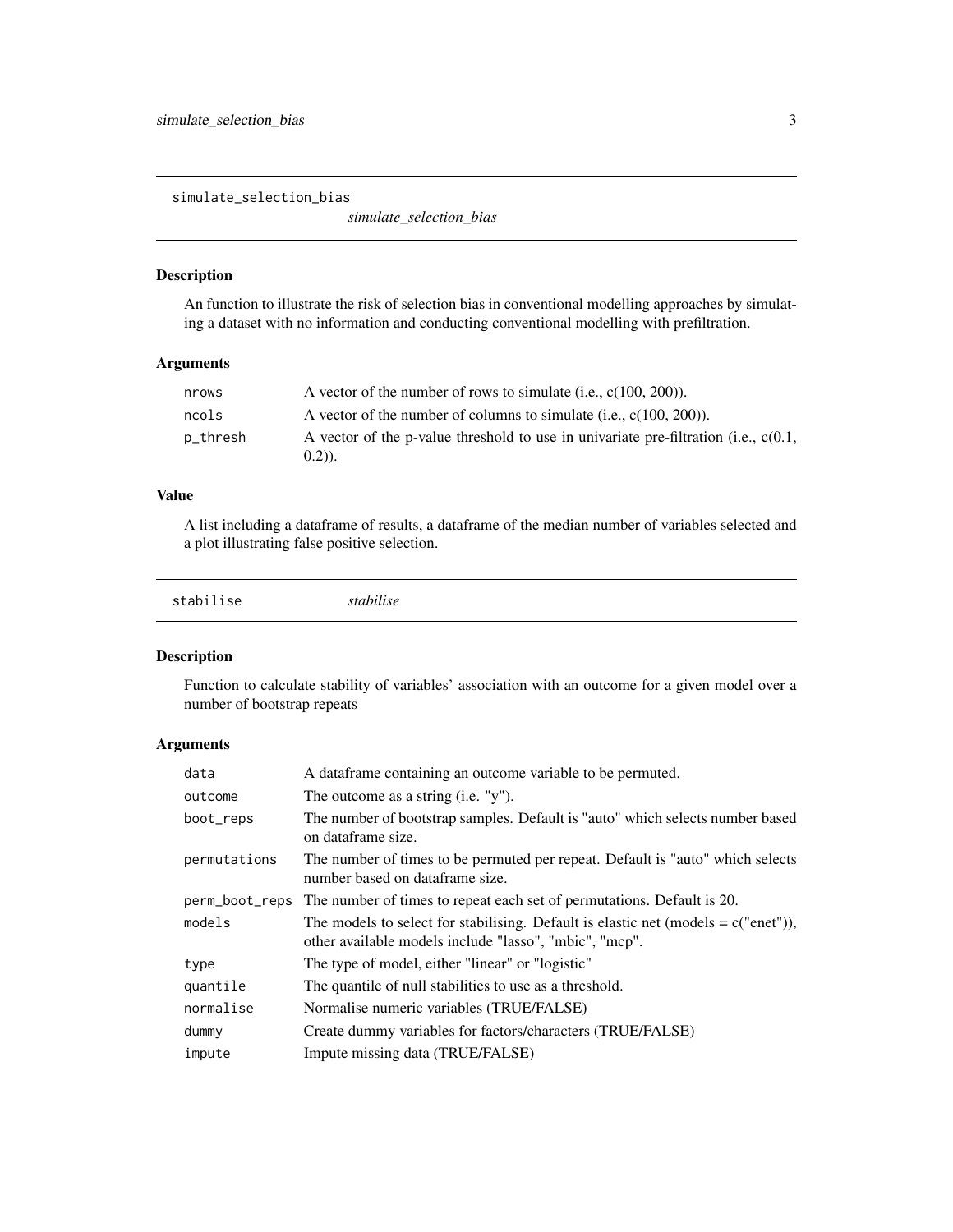#### <span id="page-3-0"></span>Value

A list for each model selected. Each list contains a dataframe of variable stabilities, a numeric permutation threshold, and a dataframe of coefficients for both bootstrap and permutation.

stabiliser\_example *stabiliser\_example*

#### Description

A simulated dataset

#### Usage

stabiliser\_example

#### Format

A data frame with 50 rows and 100 variables.

The stabiliser\_example dataset is a simulated example with the following properties: 1 simulated outcome variable: y 4 variables simulated to be associated with y: causal1, causal2... 95 variables simulated to have no association with y: junk1, junk2...

#### Description

Function to calculate stability of variables' association with an outcome for a given model over a number of bootstrap repeats using clustered data.

#### Arguments

| data         | A data frame containing an outcome variable to be permuted.                                                       |
|--------------|-------------------------------------------------------------------------------------------------------------------|
| outcome      | The outcome as a string $(i.e. "y")$ .                                                                            |
| level_2_id   | The variable name determining level 2 status as a string (i.e., "level 2 column_name").                           |
| n_top_filter | The number of variables to filter for final model (Default $= 50$ ).                                              |
| boot_reps    | The number of bootstrap samples. Default is "auto" which selects number based<br>on dataframe size.               |
| permutations | The number of times to be permuted per repeat. Default is "auto" which selects<br>number based on dataframe size. |
|              | perm_boot_reps The number of times to repeat each set of permutations. Default is 20.                             |
| normalise    | Normalise numeric variables (TRUE/FALSE)                                                                          |
| dummy        | Create dummy variables for factors/characters (TRUE/FALSE)                                                        |
| impute       | Impute missing data (TRUE/FALSE)                                                                                  |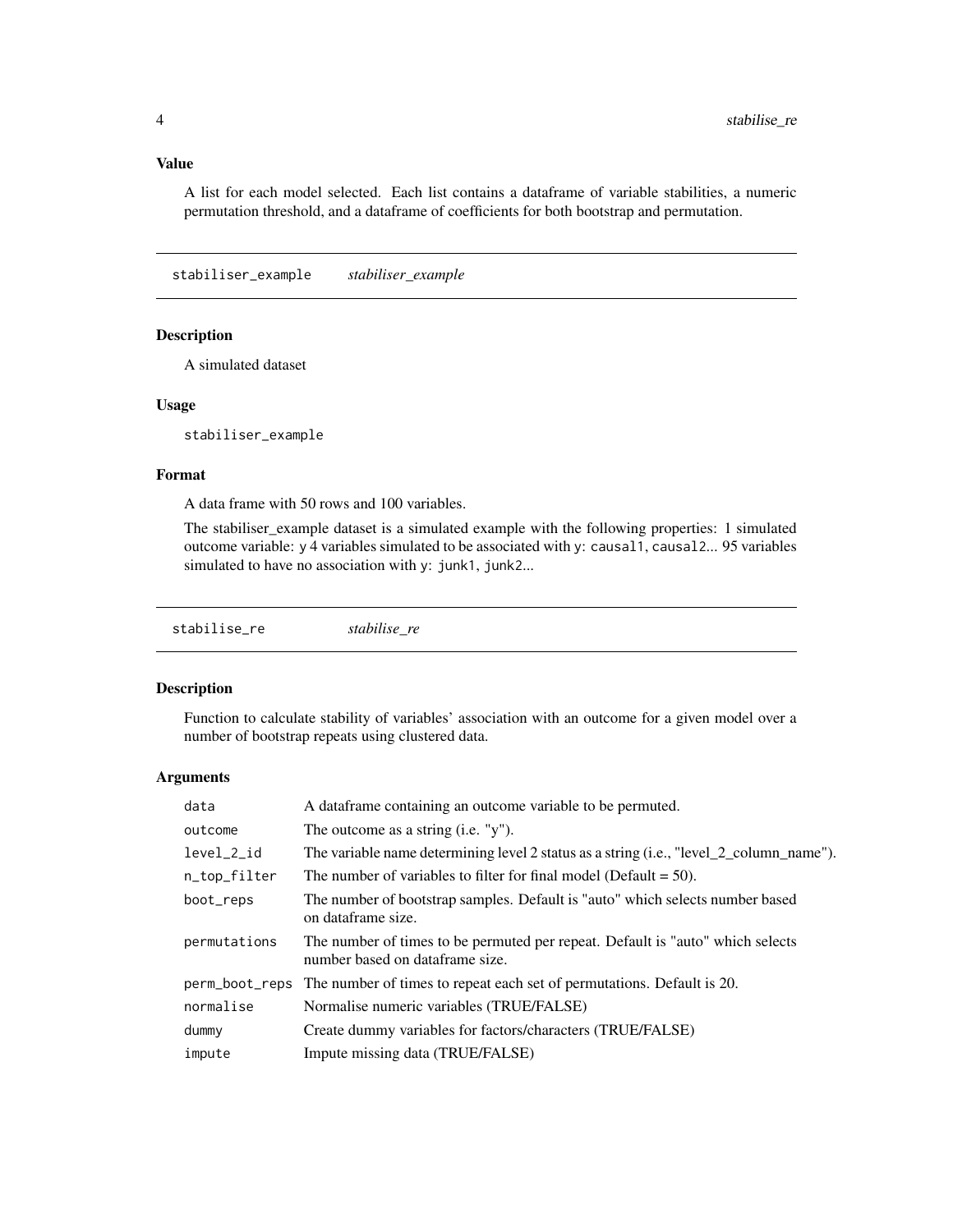#### <span id="page-4-0"></span>stab\_plot 5

#### Value

A list containing a table of variable stabilities and a numeric permutation threshold.

stab\_plot *stab\_plot*

#### Description

Plot from stability object

#### Arguments

stabiliser\_outcome

Outcome from stabilise() or triangulate() function.

#### Value

A ggplot object.

triangulate *triangulate*

#### Description

Triangulate multiple models using a stability object

#### Arguments

| object   | An object generated through the stabilise () function.  |
|----------|---------------------------------------------------------|
| quantile | The quantile of null stabilities to use as a threshold. |

#### Value

A combined list of model results including a dataframe of stability results for variables and a numeric permutation threshold.